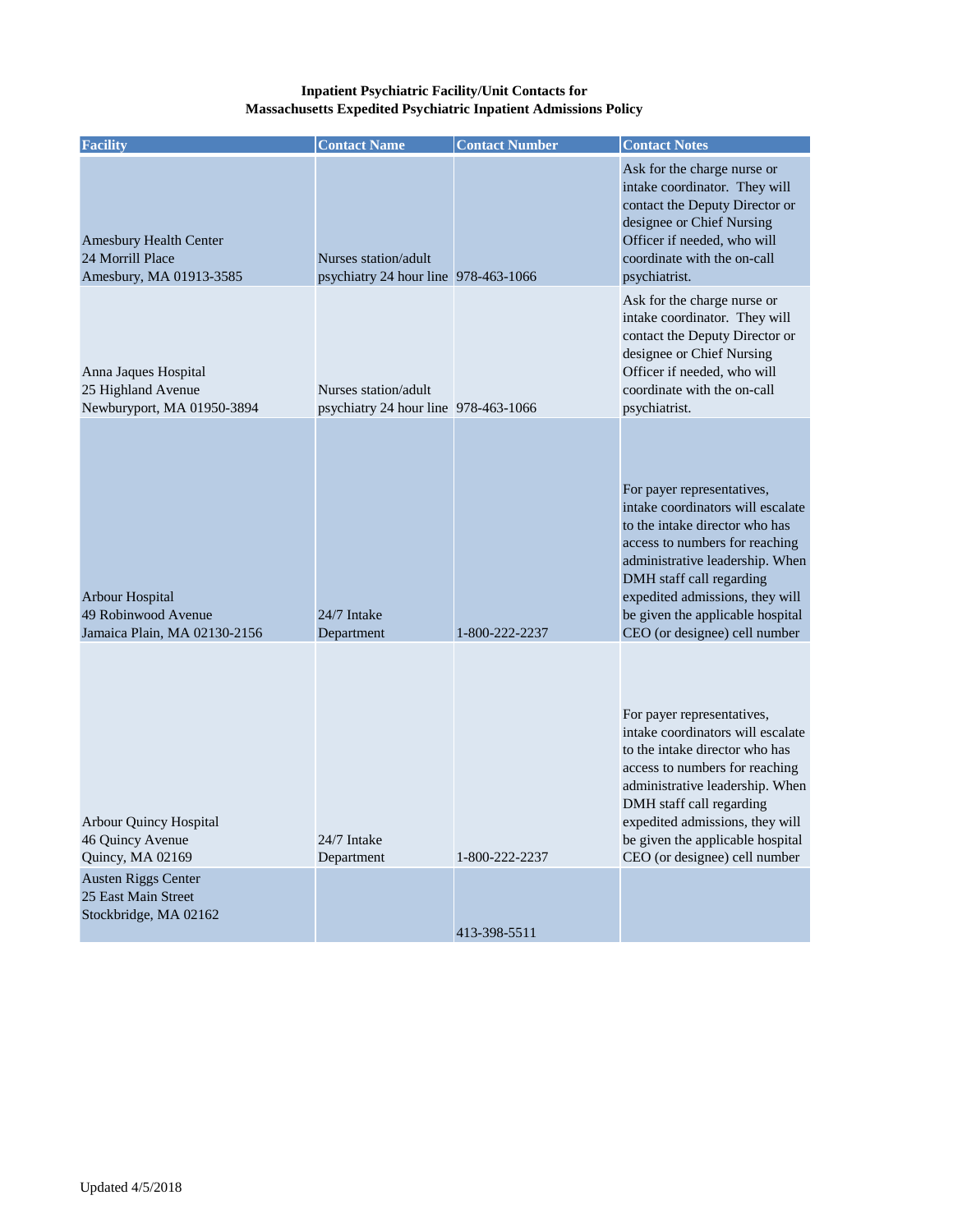| BayRidge Hospital<br>60 Granite Street<br>Lynn, MA 01904-2915                              | Emergency Psychiatric<br><b>Services</b>                                     | 781-477-6940                                                                           | The Director of Emergency<br>Psychiatric Services will<br>manage all concerns/inquiries.<br>After hours, ask to speak with<br>the Behavioral Health<br>Administrator on Call. The<br>Director of Emergency<br>Psychiatric Services can<br>escalate to the Director of<br>Clinical Operations or Chief<br>Medical Officer as necessary. |
|--------------------------------------------------------------------------------------------|------------------------------------------------------------------------------|----------------------------------------------------------------------------------------|----------------------------------------------------------------------------------------------------------------------------------------------------------------------------------------------------------------------------------------------------------------------------------------------------------------------------------------|
| <b>Baystate Franklin Medical Center</b><br>164 High Street<br>Greenfield, MA 01301-2613    | Mental Health Unit<br>24/7 contact                                           | 413-773-2595                                                                           | The charge nurse will have the<br>numbers for reaching<br>unit/psychiatry leaders for<br><b>Expedited Admissions.</b>                                                                                                                                                                                                                  |
| <b>Baystate Medical Center</b><br>759 Chestnut Street<br>Springfield, MA 01199-0001        | APTU 24/7 number                                                             | 413-794-3360                                                                           | This number will get you to the<br>unit charge nurse. The unit<br>charge nurse will have access to<br>numbers for reaching unit and<br>psychiatry leaders for Expedited<br>Admissions calls.                                                                                                                                           |
| <b>Baystate Noble Hospital</b><br>115 West Silver Street Westfield, MA<br>01086-3693       | <b>Behavioral Health</b><br><b>Inpatient Unit</b>                            | 413-568-2811 x5545                                                                     | Request unit to contact Director<br>of Behavioral Health, Kelley<br>Crowley                                                                                                                                                                                                                                                            |
| <b>Baystate Wing Hospital</b><br>40 Wright Street<br>Palmer, MA 01069-1187                 | Parker North Adult<br>Unit / Geriatric Psych<br>Unit                         | Parker North Adult Unit:<br>413-370-5269<br>Geriatric Psychiatry Unit:<br>413-370-8105 | Ask for the charge nurse. The<br>nurse will have access to the<br>numbers for reaching our<br>administrative and psychiatry<br>leaders.                                                                                                                                                                                                |
| <b>Berkshire Medical Center</b><br>725 North Street<br>Pittsfield, MA 01201-4124           | Jones 3 nurse in charge 413-447-2474                                         |                                                                                        | Ask to speak to the charge<br>nurse, they will review the<br>information with the attending<br>psychiatrist                                                                                                                                                                                                                            |
| Beth Israel Deaconess Hospital<br>Plymouth<br>275 Sandwich Street<br>Plymouth, MA 02360    | 7:30am-4pm<br>Admissions<br>Coordinator<br>4pm-7:30am Charge<br><b>Nurse</b> | 508-732-8700                                                                           | The admissions coordinator or<br>charge nurse will contact the<br>Director or the psychiatrist on<br>call to review the case for<br>expedited admission.                                                                                                                                                                               |
| <b>Beth Israel Deaconess Medical Center</b><br>One Deaconess Road<br>Boston, MA 02215-5321 | Admissions<br>Coordinator                                                    | 617-754-2036                                                                           | The Admissions Coordinator<br>will assure all relevant materials<br>have been received for review<br>and will then escalate the call to<br>the Vice-Chair of Psychiatry (or<br>Chair of Psychiatry in his<br>absence).                                                                                                                 |

T.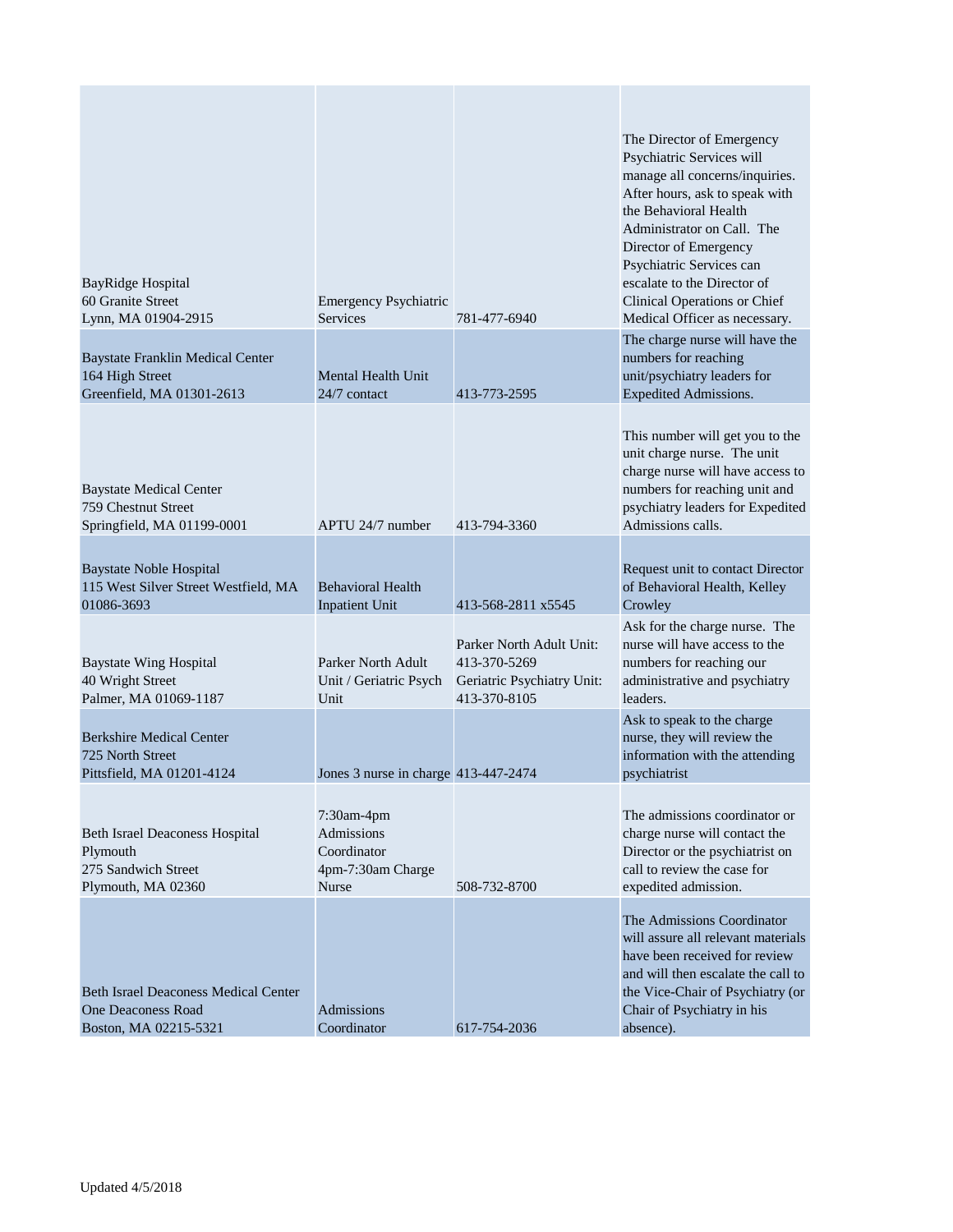| <b>Beverly Hospital</b><br>85 Herrick Street<br>Beverly, MA 01915-1777                  | Emergency Psychiatric<br><b>Services</b>                                                                                                            | 781-477-6940                                                                                        | The Director of Emergency<br>Psychiatric Services will<br>manage all concerns/inquiries.<br>After hours, ask to speak with<br>the Behavioral Health<br>Administrator on Call. The<br>Director of Emergency<br>Psychiatric Services can<br>escalate to the Director of<br>Clinical Operations or Chief<br>Medical Officer as necessary. |
|-----------------------------------------------------------------------------------------|-----------------------------------------------------------------------------------------------------------------------------------------------------|-----------------------------------------------------------------------------------------------------|----------------------------------------------------------------------------------------------------------------------------------------------------------------------------------------------------------------------------------------------------------------------------------------------------------------------------------------|
| Bournewood Hospital<br>300 South Street<br>Brookline, MA 02467                          | <b>Admissions Line</b>                                                                                                                              | 1-800-468-4358                                                                                      | An admissions staff will answer<br>the admissions line 24/7. If the<br>admissions cannot be processed<br>in a routine fashion, the<br>Director of Admissions and the<br>CMO will be contacted.                                                                                                                                         |
| Brigham and Women's Faulkner<br>Hospital<br>1153 Centre Street<br>Boston, MA 02130-3446 | Triage Service                                                                                                                                      | 617-983-7060                                                                                        | Triage service will contact<br>Chief of Psychiatry or Designee                                                                                                                                                                                                                                                                         |
| Cape Cod Hospital<br>27 Park Street<br>Hyannis, MA 02601-5203                           | 6:30am - 10:30pm<br><b>Behavioral Health</b><br><b>Admissions Line</b><br>10:30am - 6:30am<br>Hospital Operator and<br>page on-call<br>psychiatrist | <b>Behavioral Health</b><br>Admissions Line: 508-862-<br>7352<br>Hospital Operator 508-862-<br>5000 | Ask for on-call psychiatrist                                                                                                                                                                                                                                                                                                           |
| Carney Hospital<br>2100 Dorchester Avenue<br>Dorchester, MA 02124-5666                  | 24/7 Access Center                                                                                                                                  | 781-278-6670                                                                                        | Access staff will coordinate<br>with BH Navigators/ESPs and<br>attending/on-call psychiatrists<br>and will escalate to program<br>/facility level and/or system<br>leadership as warranted.                                                                                                                                            |
| CHA Cambridge Hospital<br>1493 Cambridge Street<br>Cambridge, MA 02139-1099             | <b>Behavioral Health</b><br>Communication Center 617-665-1372                                                                                       |                                                                                                     | <b>Behavioral Health</b><br><b>Communications Center will</b><br>contact the Chief of the service<br>or designee                                                                                                                                                                                                                       |
| <b>CHA Everett Hospital</b><br>103 Garland Street<br>Everett, MA 02149-5095             | <b>Behavioral Health</b><br>Communication Center 617-665-1372                                                                                       |                                                                                                     | <b>Behavioral Health</b><br><b>Communications Center will</b><br>contact the Chief of the service<br>or designee                                                                                                                                                                                                                       |

T.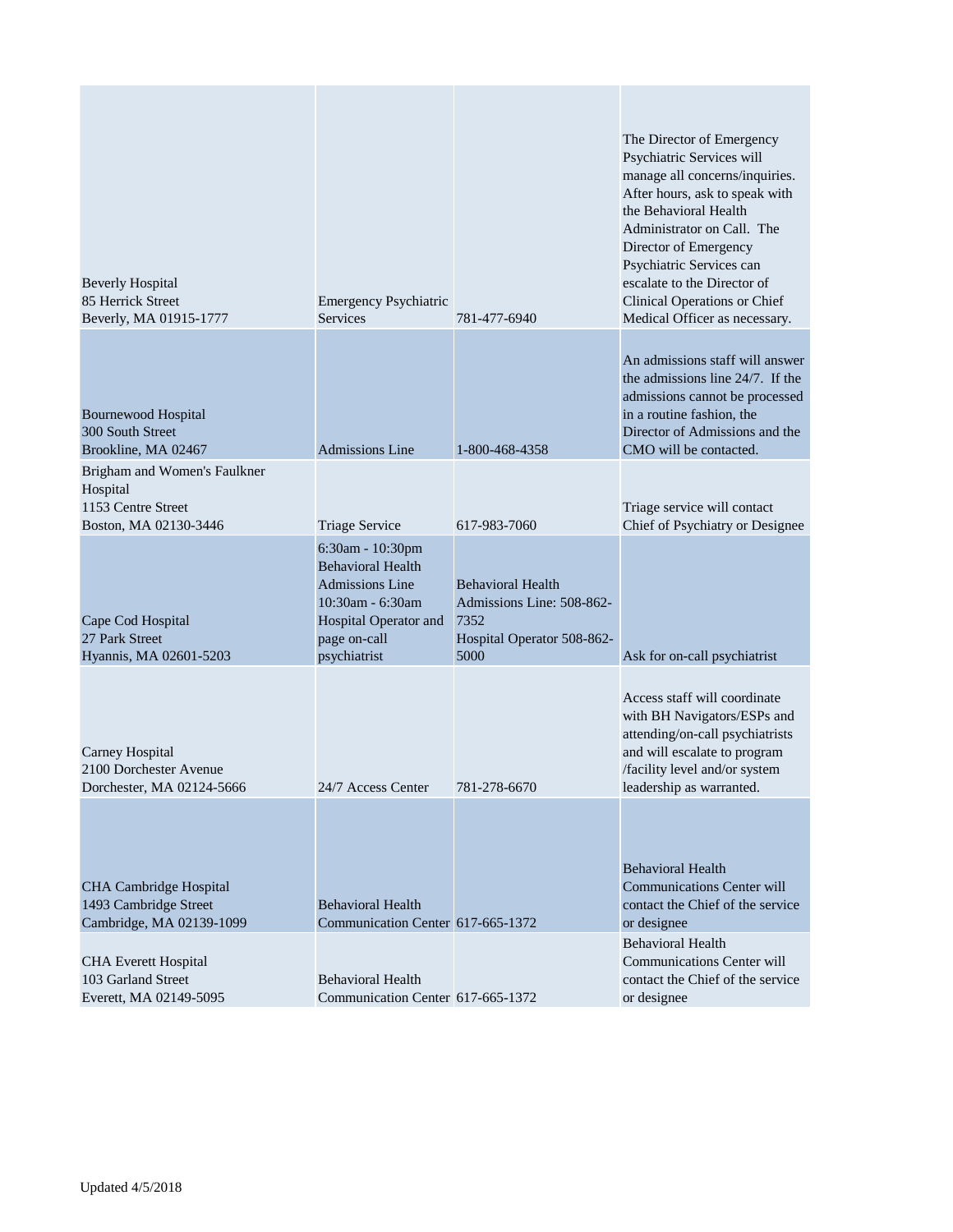| <b>Boston Children's Hospital</b><br>300 Longwood Avenue<br>Boston, MA 02115-5737     | <b>Inpatient Psych</b><br>Service Screening<br>Attending                                                              | 617-355-6000                                                                                         | Call number, remain on line for<br>page operator. Ask for IPS<br>(inpatient psych service)<br>screening attending to be paged<br>and the child psychiatry<br>attending will hear referral<br>information. If unit can<br>consider, clinical information<br>can be sent to:<br>expeditedadmissions@childrens<br>.harvard.edu |
|---------------------------------------------------------------------------------------|-----------------------------------------------------------------------------------------------------------------------|------------------------------------------------------------------------------------------------------|-----------------------------------------------------------------------------------------------------------------------------------------------------------------------------------------------------------------------------------------------------------------------------------------------------------------------------|
| Cooley Dickinson Hospital<br>30 Locust Street<br>Northampton, MA 01060-2093           | Monday - Friday 9am -<br>4pm: Behavioral<br>Health Response Team Team: 413-582-2974<br>(West 5) Charge Nurse 582-2151 | Other Hours: Inpatient Inpatient Behavioral Health<br>Behavioral Health Unit Unit Charge Nurse: 413- | The Behavioral Health<br>Behavioral Health Response Response Team Contact or The<br>Inpatient Unit Charge nurse will<br>have numbers for reaching<br>unit/psychiatry leaders for<br>Expedited Admissions.                                                                                                                   |
| Curahealth – Stoughton<br>909 Summer Street<br>Stoughton, MA 02072-3396               | Admissions                                                                                                            | 781-297-8658                                                                                         | Please note this is a<br>Neurorehabilitation Unit (NRU)-<br>non acute behavioral (post<br>Traumatic Brain Injury) patients<br>only. NRU does not admit acute<br>psychiatric patients.                                                                                                                                       |
| <b>Emerson Hospital</b><br>133 Old Road to Nine Acre Corner<br>Concord, MA 01742-4169 | Triage Line                                                                                                           | 978-287-3516                                                                                         | Psychiatric Triage will inform<br>the Medical Director or his<br>designee of the request                                                                                                                                                                                                                                    |
| Franciscan Hospital for Children<br>30 Warren Street<br>Brighton, MA 02135-3680       | Child & Adolescent<br>Inpatient                                                                                       | 1-800-333-0338                                                                                       | Enter #1 when prompted.<br><b>Admissions Coordinator will</b><br>contact Program Director or on<br>call designee in Director's<br>absence.                                                                                                                                                                                  |
| <b>Fuller Hospital</b><br>200 May Street<br>South Attleboro, MA 02703-5522            | 24/7 Intake<br>Department                                                                                             | 1-800-222-2237                                                                                       | For payer representatives,<br>intake coordinators will escalate<br>to the intake director who has<br>access to numbers for reaching<br>administrative leadership. When<br>DMH staff call regarding<br>expedited admissions, they will<br>be given the applicable hospital<br>CEO (or designee) cell number                  |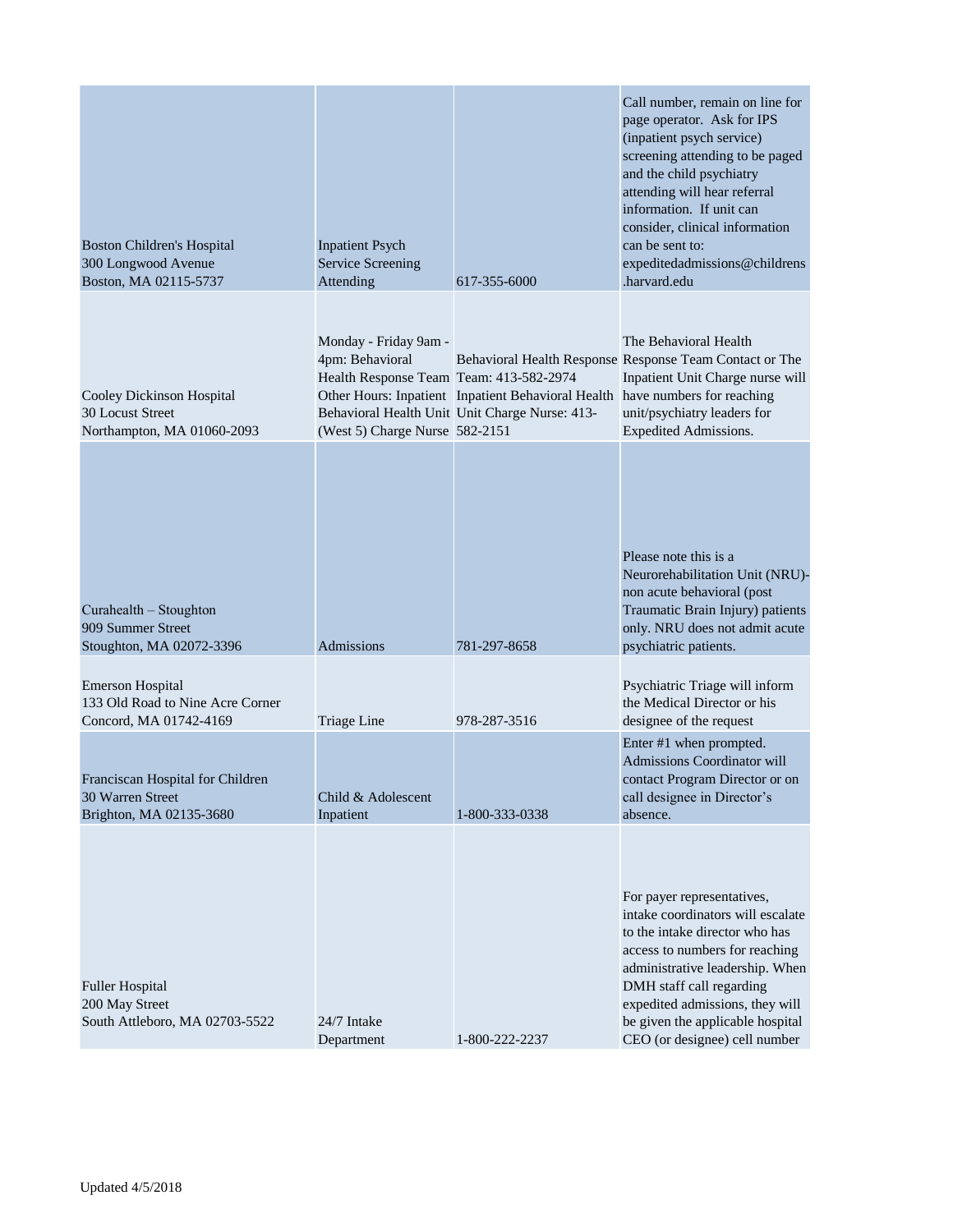| Good Samaritan Medical Center<br>235 North Pearl Street<br>Brockton, MA 02301-1700              | 24/7 Access Center                                           | 781-278-6670                                                  | Access staff will coordinate<br>with BH Navigators/ESPs and<br>attending/on-call psychiatrists<br>and will escalate to program<br>/facility level and/or system<br>leadership as warranted.                         |
|-------------------------------------------------------------------------------------------------|--------------------------------------------------------------|---------------------------------------------------------------|---------------------------------------------------------------------------------------------------------------------------------------------------------------------------------------------------------------------|
| Hallmark Health - Lawrence Memorial<br>Hospital<br>170 Governors Avenue<br>Medford, MA 02155    | <b>Inpatient Psychiatry</b>                                  | 781-979-3310                                                  | Ask for the charge nurse.<br>Charge nurse will alert the<br><b>System Director for Behavioral</b><br>Health which triggers contact<br>for on-call psychiatry and<br>manages up to Chief of<br>Psychiatry as needed. |
| Hallmark Health - Melrose-Wakefield<br>Hospital<br>585 Lebanon Street<br>Melrose, MA 02176-3225 | <b>Inpatient Psychiatry</b>                                  | 781-979-3310                                                  | Ask for the charge nurse.<br>Charge nurse will alert the<br><b>System Director for Behavioral</b><br>Health which triggers contact<br>for on-call psychiatry and<br>manages up to Chief of<br>Psychiatry as needed. |
| Harrington Hospital at Hubbard<br>340 Thompson Road<br>Webster, MA 01570                        | Psychiatric Emergency<br>Services                            | 508-765-3064                                                  | The clinician reached will<br>involve the PES Coordinator,<br>and will reach out to the on-call<br>psychiatrist and may include<br>both the Chief of Psychiatry and<br>Vice President of Behavioral<br>Health.      |
| Harrington Hospital<br>100 South Street<br>Southbridge, MA 01550-4047                           | <b>Psychiatric Emergency</b><br><b>Services</b>              | 508-765-3064                                                  | The clinician reached will<br>involve the PES Coordinator,<br>and will reach out to the on-call<br>psychiatrist and may include<br>both the Chief of Psychiatry and<br>Vice President of Behavioral<br>Health.      |
| Heywood Hospital<br>242 Green Street<br>Gardner, MA 01440-1373                                  | <b>Adult Mental Health</b><br>Unit / Geriatric Psych<br>Unit | Adult Unit: 978-630-6377<br>Geri Psych Unit: 978-630-<br>6325 | Unit staff will page the Nursing<br>Director                                                                                                                                                                        |
| <b>High Point Hospital</b><br>52 Oak Street<br>Middleborough, MA 02346                          | 774-213-8435                                                 | 774-213-8435                                                  | The admissions department will<br>escalate call to the Hospital<br>Administrator or Designee                                                                                                                        |
| Holy Family Hospital at Merrimack<br>Valley<br>140 Lincoln Avenue<br>Haverhill, MA 01830-6798   | 24/7 Access Center                                           | 781-278-6670                                                  | Access staff will coordinate<br>with BH Navigators/ESPs and<br>attending/on-call psychiatrists<br>and will escalate to program<br>/facility level and/or system<br>leadership as warranted.                         |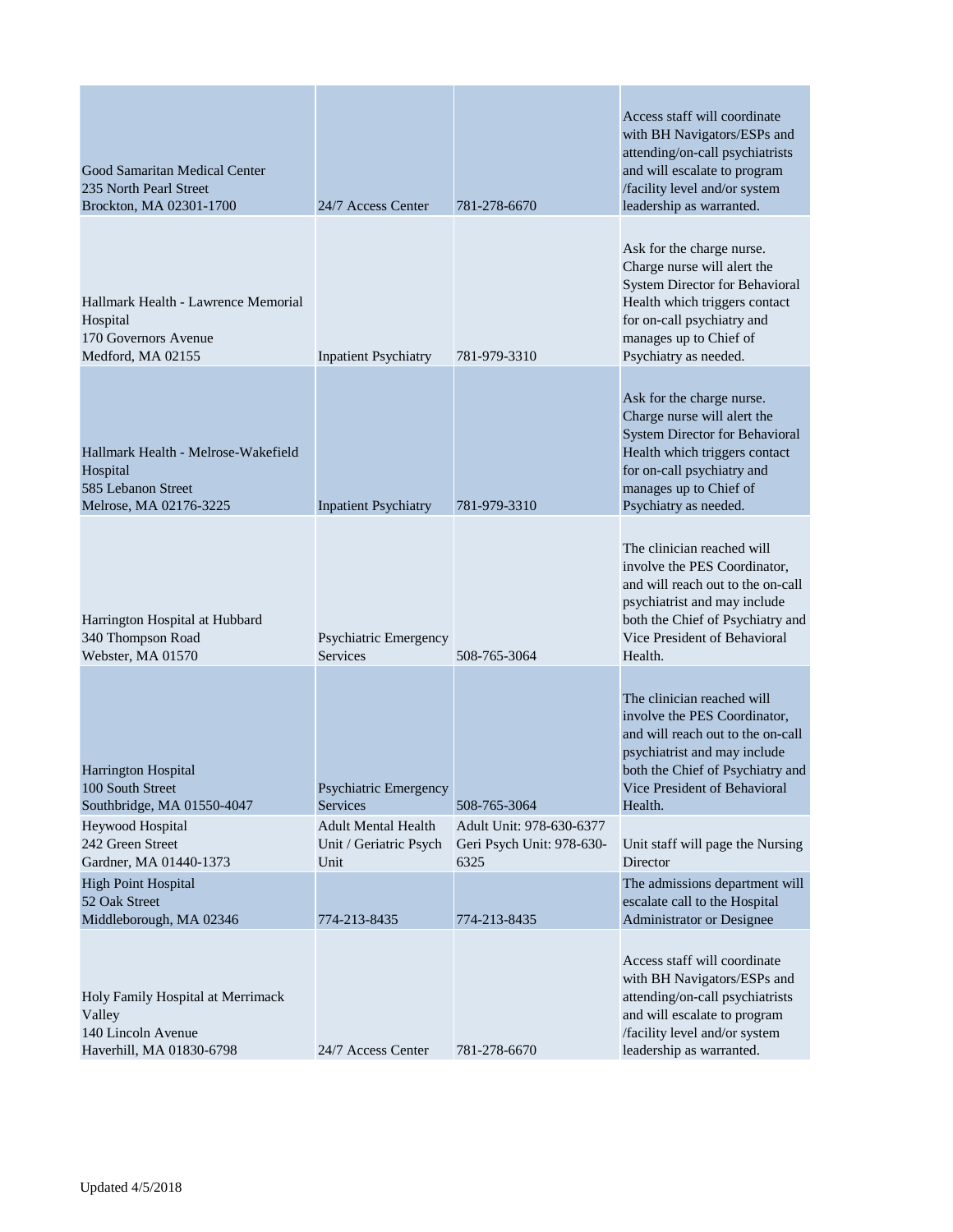| <b>Holy Family Hospital</b><br>70 East Street<br>Methuen, MA 01844-4597                        | 24/7 Access Center                            | 781-278-6670   | Access staff will coordinate<br>with BH Navigators/ESPs and<br>attending/on-call psychiatrists<br>and will escalate to program<br>/facility level and/or system<br>leadership as warranted.                                                                                                                |
|------------------------------------------------------------------------------------------------|-----------------------------------------------|----------------|------------------------------------------------------------------------------------------------------------------------------------------------------------------------------------------------------------------------------------------------------------------------------------------------------------|
| Holyoke Medical Center<br>575 Beech Street<br>Holyoke, MA 01040-2296                           | <b>Charge Nurse</b>                           | 413-534-2593   | The Charge RN will notify the<br>Director of Behavioral Health<br>and/or the Behavioral Health<br>Administrator on Call                                                                                                                                                                                    |
| <b>HRI</b> Hospital<br>227 Babcock Street<br>Brookline, MA 02446-6799                          | 24/7 Intake<br>Department                     | 1-800-222-2237 | For payer representatives,<br>intake coordinators will escalate<br>to the intake director who has<br>access to numbers for reaching<br>administrative leadership. When<br>DMH staff call regarding<br>expedited admissions, they will<br>be given the applicable hospital<br>CEO (or designee) cell number |
| Marlborough Hospital<br>157 Union Street<br>Marlborough, MA 01752-1297                         | <b>Resource Nurse</b>                         | 508-486-5544   | Ask for the resource nurse. The<br>resource nurse will contact the<br>on-call psychiatrist to review<br>any presentation. If necessary,<br>the on-call psychiatrist can<br>reach out to the Director of<br><b>Behavioral Health or Medical</b><br>Director to resolve any concerns<br>or questions.        |
| <b>Massachusetts General Hospital</b><br>55 Fruit Street<br>Boston, MA 02114-2696              | Blake 11 Adult<br><b>Inpatient Psychiatry</b> | 617-724-9110   | Call number and talk directly<br>with the resource nurse<br>managing admissions. The<br>resource nurse will engage the<br>medical director and admission<br>team as needed.                                                                                                                                |
| McLean Hospital<br>115 Mill Street<br>Belmont, MA 02478-9106                                   | <b>Intake Line</b>                            | 617-855-3141   | The Intake Service will escalate<br>the call to the appropriate<br>clinical or administrative<br>leadership available on call                                                                                                                                                                              |
| MetroWest Medical Center - Leonard<br>Morse Campus<br>67 Union Street<br>Natick, MA 01760-6089 | <b>Psychiatric Services</b><br>Department     | 508-650-7380   | Department will escalate to the<br>Director of Psychiatric Access<br>or Executive Director of<br><b>Behavioral Medicine</b>                                                                                                                                                                                |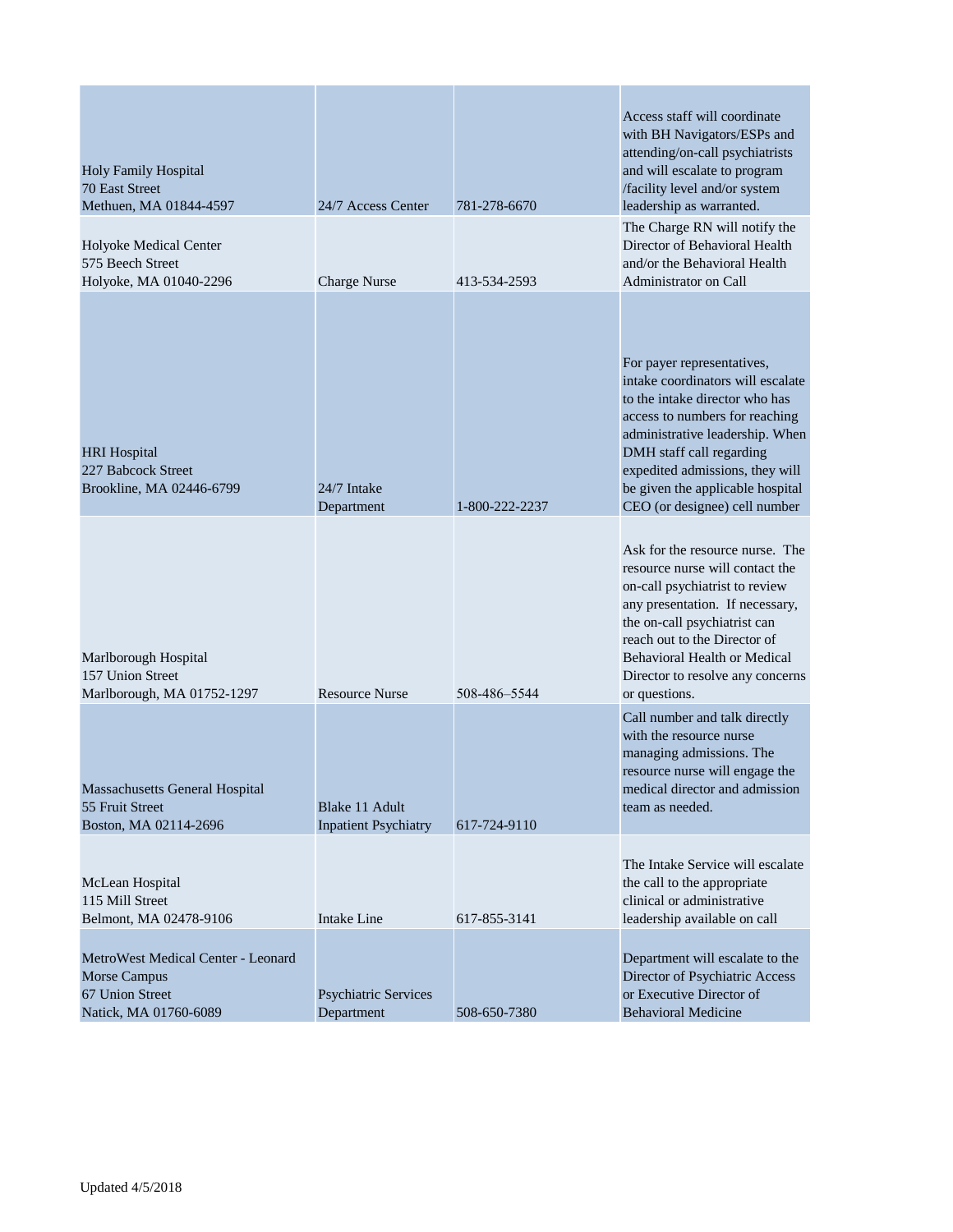| Morton Hospital<br>88 Washington Street<br>Taunton, MA 02780-2499            | 24/7 Access Center                               | 781-278-6670 | Access staff will coordinate<br>with BH Navigators/ESPs and<br>attending/on-call psychiatrists<br>and will escalate to program<br>/facility level and/or system<br>leadership as warranted.                                                                                                                                                                                                                                                                                                                                                                                                                      |
|------------------------------------------------------------------------------|--------------------------------------------------|--------------|------------------------------------------------------------------------------------------------------------------------------------------------------------------------------------------------------------------------------------------------------------------------------------------------------------------------------------------------------------------------------------------------------------------------------------------------------------------------------------------------------------------------------------------------------------------------------------------------------------------|
| Mount Auburn Hospital<br>330 Mount Auburn Street Cambridge,<br>MA 02138-5597 | Wyman Center<br><b>Admissions</b><br>Coordinator | 617-499-5284 | <b>Contact the Admissions</b><br>Coordinator to make the initial<br>referral and provide clinical<br>information. Clinical<br>information from the referring<br>provider will be reviewed with<br>the Medical Director to<br>determine if the referral can be<br>accommodated on the unit. The<br>Admissions Coordinator will<br>communicate this decision back<br>to the referral source. Further<br>discussion can be facilitated<br>with the Medical Director as<br>needed. If the referral request<br>needs to be escalated further, it<br>can be escalated to the Chair of<br>the Department of Psychiatry. |
| Nashoba Valley Medical Center<br>200 Groton Road<br>Ayer, MA 01432           | 24/7 Access Center                               | 781-278-6670 | Access staff will coordinate<br>with BH Navigators/ESPs and<br>attending/on-call psychiatrists<br>and will escalate to program<br>/facility level and/or system<br>leadership as warranted.<br>Access staff will coordinate<br>with BH Navigators/ESPs and<br>attending/on-call psychiatrists                                                                                                                                                                                                                                                                                                                    |
| New England Sinai<br>150 York Street<br>Stoughton, MA 02072                  | 24/7 Access Center                               | 781-278-6670 | and will escalate to program<br>/facility level and/or system<br>leadership as warranted.                                                                                                                                                                                                                                                                                                                                                                                                                                                                                                                        |
| Newton-Wellesley Hospital<br>2014 Washington Street<br>Newton, MA 02462      | Psychiatric Triage                               | 617-243-6319 | Triage staff will contact the<br>Administrator on Call                                                                                                                                                                                                                                                                                                                                                                                                                                                                                                                                                           |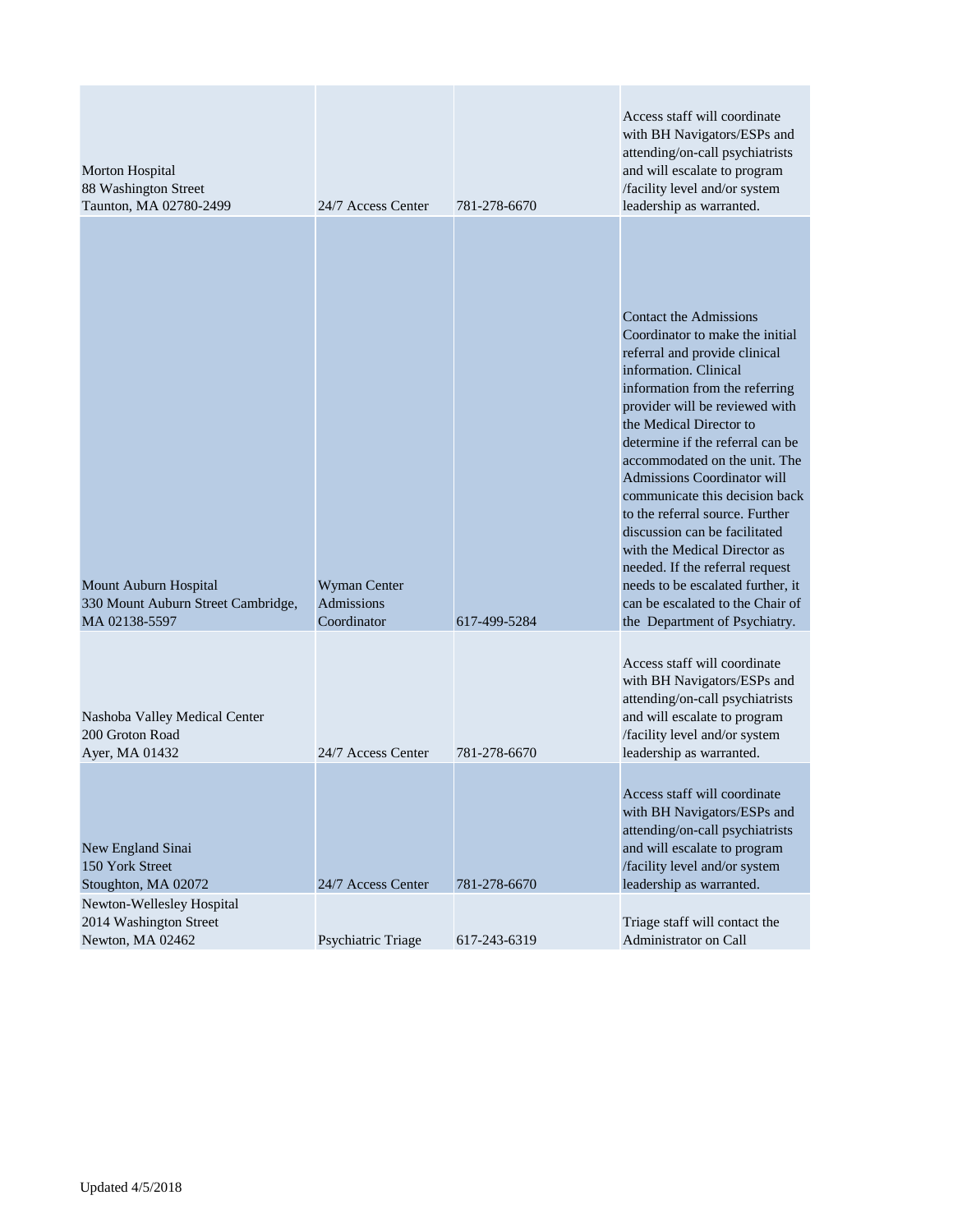| North Shore Medical Center, Salem<br>Hospital<br>81 Highland Avenue<br>Salem, MA 01970-2768  | Psychiatric Triage                                             | 978-354-4550   | Psych Triage will call the<br>Doctor-on-call and the<br>Administrator on-call for Psych<br>Triage. The Administrators and<br>Psych Triage staff have access<br>to the Clinical/Nursing Director<br>for each unit and the Executive<br>Director for Psychiatry and<br>Mental Health, if necessary.          |
|----------------------------------------------------------------------------------------------|----------------------------------------------------------------|----------------|------------------------------------------------------------------------------------------------------------------------------------------------------------------------------------------------------------------------------------------------------------------------------------------------------------|
| North Shore Medical Center, Union<br>Hospital<br>500 Lynnfield Street<br>Lynn, MA 01904-1487 | Psychiatric Triage                                             | 978-354-4550   | Psych Triage will call the<br>Doctor-on-call and the<br>Administrator on-call for Psych<br>Triage. The Administrators and<br>Psych Triage staff have access<br>to the Clinical/Nursing Director<br>for each unit and the Executive<br>Director for Psychiatry and<br>Mental Health, if necessary.          |
| Norwood Hospital<br>800 Washington Street<br>Norwood, MA 02062-3487                          | 24/7 Access Center                                             | 781-278-6670   | Access staff will coordinate<br>with BH Navigators/ESPs and<br>attending/on-call psychiatrists<br>and will escalate to program<br>/facility level and/or system<br>leadership as warranted.                                                                                                                |
| Pembroke Hospital<br>199 Oak Street<br>Pembroke, MA 02329-1953                               | 24/7 Intake<br>Department                                      | 1-800-222-2237 | For payer representatives,<br>intake coordinators will escalate<br>to the intake director who has<br>access to numbers for reaching<br>administrative leadership. When<br>DMH staff call regarding<br>expedited admissions, they will<br>be given the applicable hospital<br>CEO (or designee) cell number |
| Providence Behavioral Health Hospital<br>199 Oak Street<br>Pembroke, MA 02329-1953           | <b>Inpatient Admission</b><br>Department: The HUB 413-748-9697 |                | The admission department or<br>nursing supervisor will contact<br>the Chief Medical Officer or<br>designee.                                                                                                                                                                                                |
| Signature Healthcare Brockton Hospital<br>680 Centre Street<br>Brockton, MA 02302-3328       | <b>Triage Team</b>                                             | 508-941-7851   | Triage team will contact the<br>admitting/consulting<br>psychiatrist to reach unit leaders<br>for Expedited Admissions                                                                                                                                                                                     |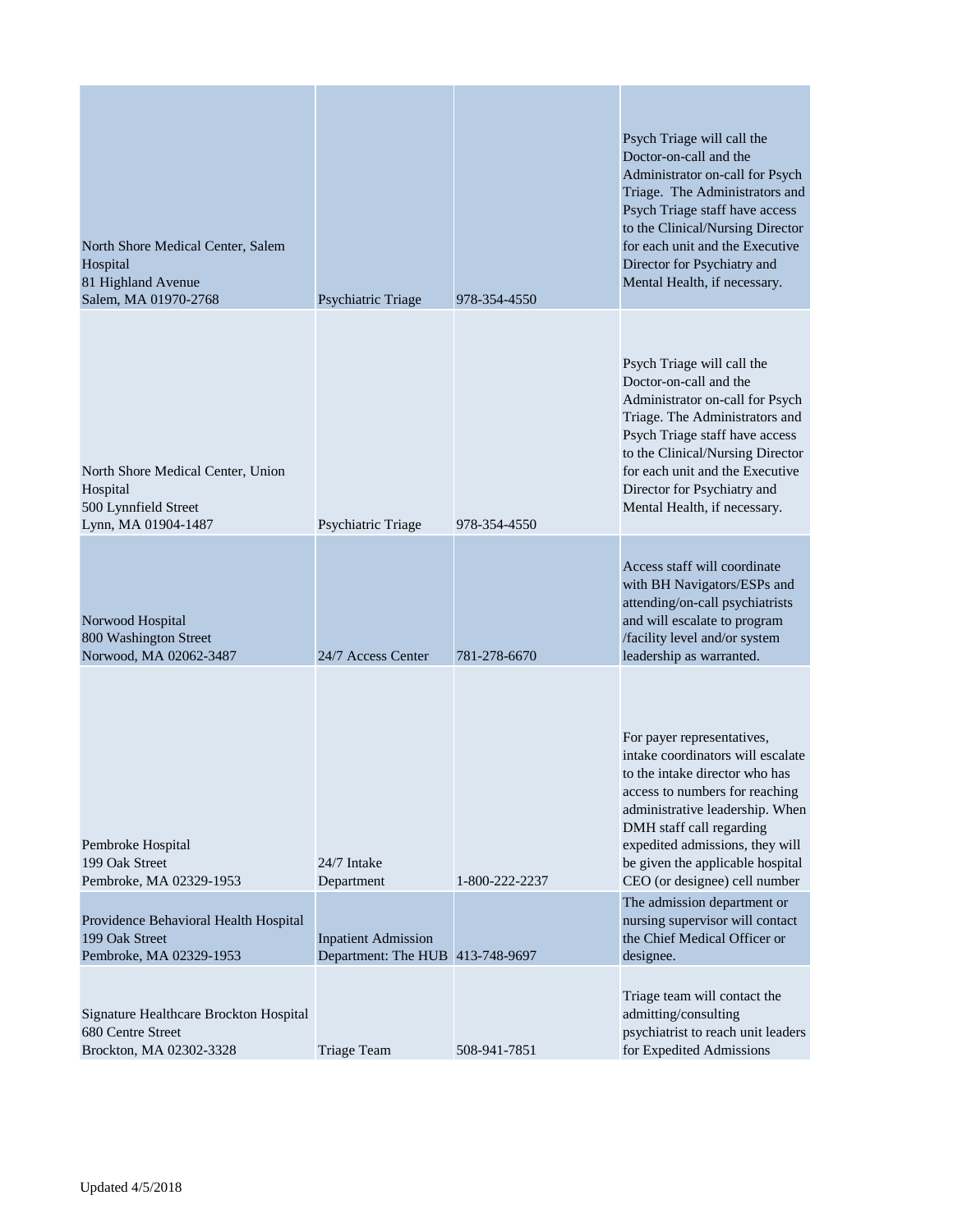| Southcoast Behavioral Health<br>581 Faunce Corner Road<br>Dartmouth, MA 02714                      | <b>Admissions Office</b>                  | 508-207-9800 | Select option 1. Admissions<br>staff will take name and call<br>back number then escalate to<br>Admissions Director and<br><b>Medical Director. Admissions</b><br>Director will call insurance if<br>indicated and Medical Director<br>will call DMH if indicated. |
|----------------------------------------------------------------------------------------------------|-------------------------------------------|--------------|--------------------------------------------------------------------------------------------------------------------------------------------------------------------------------------------------------------------------------------------------------------------|
| St. Anne's Hospital<br>795 Middle Street<br>Fall River, MA 02721                                   | 24/7 Access Center                        | 781-278-6670 | Access staff will coordinate<br>with BH Navigators/ESPs and<br>attending/on-call psychiatrists<br>and will escalate to program<br>/facility level and/or system<br>leadership as warranted.                                                                        |
| St. Elizabeth's Medical Center/SEMC @<br>Carney<br>736 Cambridge Street<br>Boston, MA 02135-2997   | 24/7 Access Center                        | 781-278-6670 | Access staff will coordinate<br>with BH Navigators/ESPs and<br>attending/on-call psychiatrists<br>and will escalate to program<br>/facility level and/or system<br>leadership as warranted.                                                                        |
| St. Vincent Hospital<br>123 Summer Street<br>Worcester, MA 01608-1309                              | <b>Psychiatric Services</b><br>Department | 508-650-7380 | Department will escalate to the<br>Director of Psychiatric Access<br>or Executive Director of<br><b>Behavioral Medicine</b>                                                                                                                                        |
| Taravista Behavioral Health<br>85 Patton Road<br>Devens, MA 01434                                  | <b>Intake Line</b>                        | 978-615-5200 | Intake clinician will call Dr.<br>Hassan, Director of the Child<br>Service. In his absence, Intake<br>will call Dr. Fulwiler, CMO.                                                                                                                                 |
| <b>Tufts Medical Center</b><br>800 Washington Street<br>Boston, MA 02111-1153                      | Admissions 24/7                           | 617-636-8935 | The nurse in charge will contact<br>the psychiatrist on call who will<br>contact the Medical Director as<br>needed                                                                                                                                                 |
| <b>UMass Memorial HealthAlliance-</b><br>Clinton<br>201 Highland Street<br>Clinton, MA 01510       | <b>Intake Line</b>                        | 774-696-7659 | The intake person will be<br>escalate the call and contact the<br>Medical Director and the<br>Program Director who will<br>follow-up ASAP                                                                                                                          |
| UMass Memorial Medical Center -<br><b>PTRC</b><br>26 Queen Street<br>Worcester, MA 01655           | Nurse in charge                           | 508-334-2670 | The nurse in charge will contact<br>the psychiatrist on call who will<br>contact the Medical Director as<br>needed                                                                                                                                                 |
| <b>UMass Memorial Medical Center-8</b><br>East<br>55 Lake Avenue North Worcester, MA<br>01655-0001 | <b>Resource Nurse</b>                     | 774-443-2761 | The shift resource nurse will<br>contact the on-call physician                                                                                                                                                                                                     |
| <b>Walden Behavioral Care</b><br>9 Hope Avenue<br>Waltham, MA 02453-2711                           | Admissions<br>Department                  | 888-791-1004 | <b>Admissions Intake Coordinators</b><br>have contact for all hospital<br>leadership. They will contact<br>the Director of Admissions and<br>COO for review                                                                                                        |